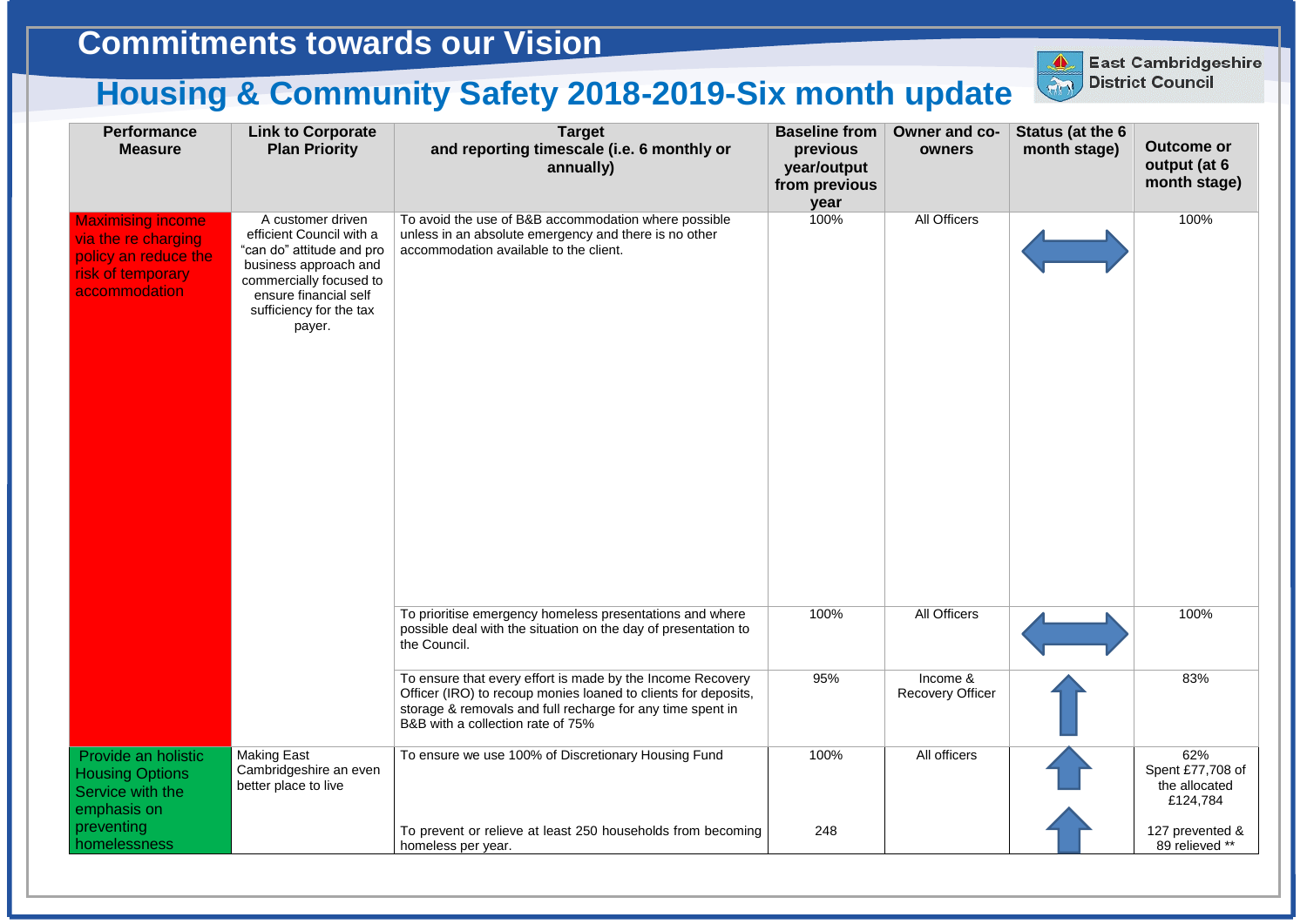| <b>Performance</b><br><b>Measure</b>                                                                                                                | <b>Link to Corporate</b><br><b>Plan Priority</b>                                                                                                                                           | <b>Target</b><br>and reporting timescale (i.e. 6 monthly or<br>annually)                                                                                                                                                                                                                | <b>Baseline from</b><br>previous<br>year/output<br>from previous<br>year | Owner and co-<br>owners                            | Status (at the 6<br>month stage) | <b>Outcome or</b><br>output (at 6<br>month stage)                            |
|-----------------------------------------------------------------------------------------------------------------------------------------------------|--------------------------------------------------------------------------------------------------------------------------------------------------------------------------------------------|-----------------------------------------------------------------------------------------------------------------------------------------------------------------------------------------------------------------------------------------------------------------------------------------|--------------------------------------------------------------------------|----------------------------------------------------|----------------------------------|------------------------------------------------------------------------------|
|                                                                                                                                                     |                                                                                                                                                                                            | To effectively engage with landlords by undertaking 2 landlord<br>forums per year.                                                                                                                                                                                                      | -1                                                                       | <b>All Officers</b>                                |                                  | <b>New Private</b><br>Landlord Liaison<br>Officer has now<br>been recruited. |
|                                                                                                                                                     |                                                                                                                                                                                            | To undertake a rough sleeper estimate.                                                                                                                                                                                                                                                  | yearly                                                                   | <b>All Officers</b>                                |                                  | Booked in for 19 <sup>th</sup><br>November 2018                              |
| Adapting the service<br>to meet the needs of<br>the customer                                                                                        | A customer driven<br>efficient Council with a<br>"can do" attitude and pro<br>business approach and<br>commercially focused to<br>ensure financial self<br>sufficiency for the<br>taxpayer | Update websites and ensure plethora of leaflets distributed<br>across the district. Reviewed annually.                                                                                                                                                                                  | Yearly                                                                   | <b>All Officers</b>                                |                                  | Ongoing                                                                      |
|                                                                                                                                                     |                                                                                                                                                                                            | <b>Conduct Customer Satisfaction surveys.</b>                                                                                                                                                                                                                                           | 50%                                                                      |                                                    |                                  | 50%                                                                          |
|                                                                                                                                                     |                                                                                                                                                                                            | To carry out home visits to those who need them.                                                                                                                                                                                                                                        | 100%                                                                     | <b>All Officers</b>                                |                                  | 100%                                                                         |
|                                                                                                                                                     |                                                                                                                                                                                            | To carry out a full review of our Gypsy and Traveller Sites                                                                                                                                                                                                                             | April 2018                                                               | <b>Traveller Liaison</b><br>Officer                |                                  | Completed                                                                    |
| To maintain a full and<br>professionally<br>qualified team that is<br>technically up to date<br>with current and<br>emerging legislative<br>changes | Delivering a financially sound<br>& well managed council                                                                                                                                   | Ensure all officers attend all mandatory council training<br>courses in policy and procedures for child safequarding,<br>quality & diversity, health & safety etc.                                                                                                                      | 100%                                                                     | All officers                                       |                                  | All officers are<br>attending training as<br>and when required               |
|                                                                                                                                                     |                                                                                                                                                                                            | Appraisals to be completed annually                                                                                                                                                                                                                                                     | 100%                                                                     | Housing &<br><b>Community Safety</b>               |                                  | At year end                                                                  |
|                                                                                                                                                     |                                                                                                                                                                                            | Service awareness briefings for Service Delivery Champion.                                                                                                                                                                                                                              | 100%                                                                     | Manager                                            |                                  | 100%                                                                         |
|                                                                                                                                                     |                                                                                                                                                                                            | All officers to be up to date with changes to benefits/Universal<br>Credit and Benefit Caps being introduced in from November<br>2016 and Universal Credit roll out to all new applicants from                                                                                          | 100%                                                                     | <b>All Officers</b><br><b>All Officers</b>         |                                  | 100%<br>100%                                                                 |
| <b>Ensure that the</b>                                                                                                                              |                                                                                                                                                                                            | October 2018<br>To regularly review risks associated with Housing and Community                                                                                                                                                                                                         | New target                                                               | Housing &                                          |                                  | Ongoing                                                                      |
| <b>Council's corporate</b><br>risks are managed<br>effectively and<br>mitigations are put<br>in place to reduce<br>impact                           |                                                                                                                                                                                            | Safety, including the implementation of the new Homeless<br>Reduction Act coming into force from April 2018. This could bring<br>an increase in customers accessing the service, including the risk<br>of using B&B accommodation which will have a financial risk to<br>the authority. |                                                                          | <b>Community Safety</b><br>Manager<br>All Officers |                                  | significant<br>impad<br>at this stage                                        |